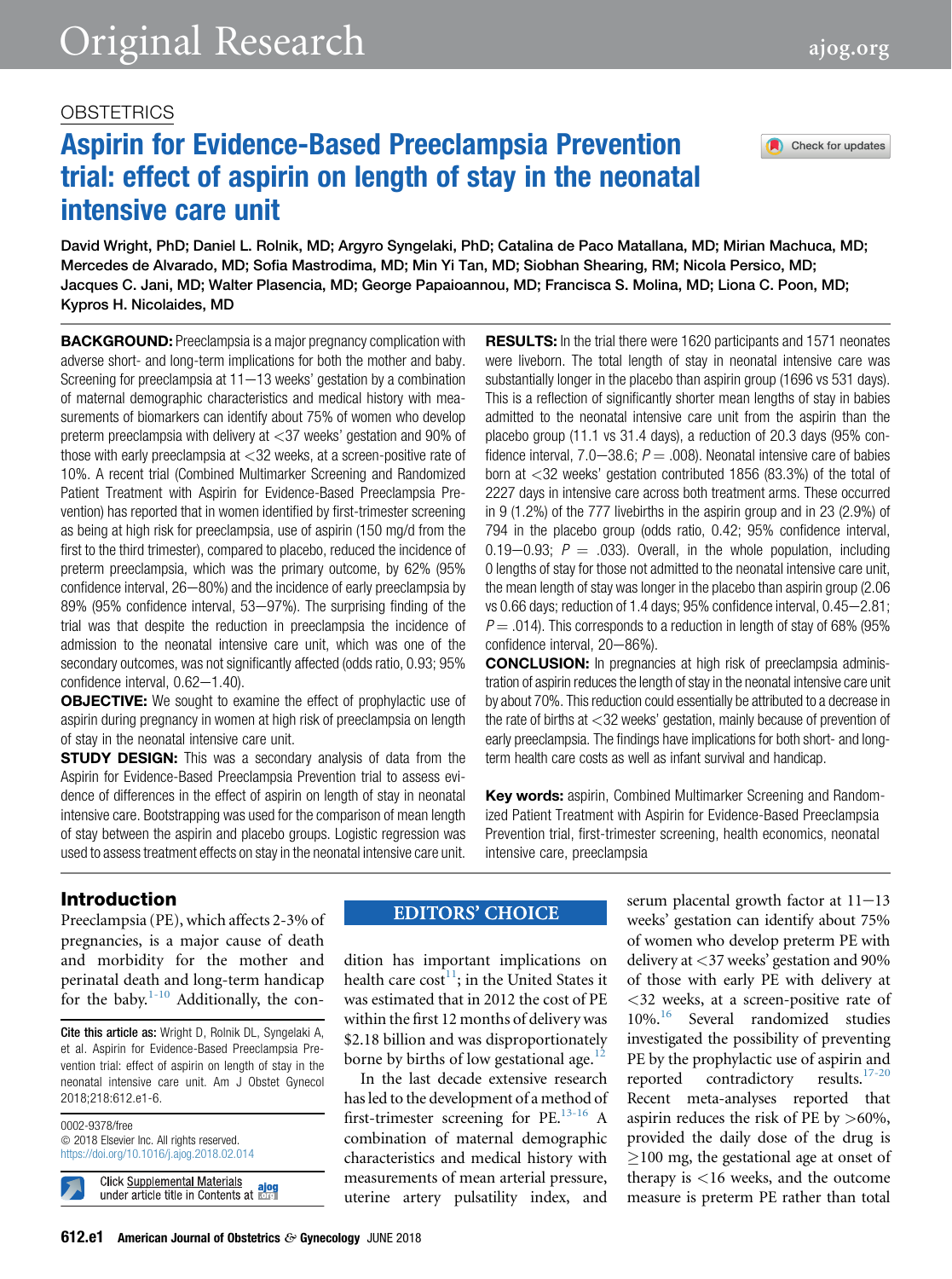# AJOG at a Glance

#### Why was this study conducted?

The study was conducted in women at high risk of preeclampsia to examine the effect of prophylactic use of aspirin during pregnancy on length of stay in the neonatal intensive care unit (NICU).

## Key findings

Prophylactic use of aspirin reduces the length of stay in NICU by about 70%, mainly due to a decrease in the rate of births at <32 weeks' gestation because of prevention of early preeclampsia.

## What does this add to what is known?

In women at high risk of preeclampsia, prophylactic use of aspirin reduces substantially both the risk of preterm preeclampsia and length of stay in NICU.

PE[.19-20](#page-5-0) A recent multicenter doubleblind trial, Combined Multimarker Screening and Randomized Patient Treatment with Aspirin for Evidence-Based Preeclampsia Prevention (ASPRE) has reported that in women with singleton pregnancies identified by the first-trimester combined test as being at high risk for PE, aspirin (150 mg/d) vs placebo from  $11-14$  until 36 weeks' gestation was associated with a 62% reduction in the incidence of preterm PE, which was the primary outcome (odds ratio, 0.38; 95% confidence interval [CI],  $0.20-0.74$ ), and 89% reduction in early PE (odds ratio, 0.11, 95% CI,  $0.03 - 0.47$ .<sup>21</sup> The surprising finding of the ASPRE trial was that despite the reduction in preterm PE and early PE the incidence of admission to the neonatal intensive care unit (NICU), which was one of the secondary outcomes, was not significantly affected (odds ratio, 0.93; 95% CI,  $0.62 - 1.40$ ).

The objective of this study, which is a secondary analysis of data from the ASPRE trial, is first, to examine the effect of aspirin on length of stay in NICU and evaluate the potential impact on health care cost of screening for PE and treatment of the high-risk group by aspirin.

## Materials and Methods Study design and population

The ASPRE trial was conducted at 13 maternity hospitals in the United Kingdom, Spain, Italy, Belgium, Greece, and Israel. $^{21}$  $^{21}$  $^{21}$  In the 13 participating hospitals routine screening for preterm PE was carried out at  $11-13$  weeks'

gestation by an algorithm combining maternal demographic characteristics and medical and obstetrical history, $15$ and the measurements of mean arterial pressure, $22$  uterine artery pulsatility in $dex$ , $^{23}$  $^{23}$  $^{23}$  and serum pregnancy-associated plasma protein-A and placental growth factor (1-2-3 kits, DELFIA Xpress random access platform; PerkinElmer Inc, Wallac Oy, Turku, Finland).

The eligibility criteria for the trial were maternal age  $\geq$ 18 years, no serious mental illness or learning difficulties, singleton pregnancy with live fetus with no major abnormality demonstrated on the  $11-13$  weeks' scan, and estimated risk for preterm PE of  $>1$  in 100.<sup>[21](#page-5-0)</sup> Eligible women were randomly assigned, in a 1:1 ratio, with the use of a web-based system to receive either aspirin or placebo and in the randomsequence generation there was stratification according to participating center. After randomization, study participants were prescribed the investigational medicinal product, received instructions to take 1 tablet every night throughout the study and to stop taking tablets at 36 weeks' gestation or in the event of early delivery, at the onset of labor.

The primary outcome measure was delivery with PE at <37 weeks' gestation. PE was defined as per the International Society for the Study of Hypertension in Pregnancy.<sup>[24](#page-5-0)</sup> Secondary outcomes were: adverse outcomes of pregnancy  $\langle 34, \langle 37, \rangle$  and  $\geq 37$ weeks' gestation; stillbirth or neonatal death; neonatal morbidity; neonatal therapy; and low birthweight.

Quality control of screening and verification of adherence to protocol were performed by the University College London Comprehensive Clinical Trials Unit. Approval for the trial was obtained from the relevant research ethics committee and competent authority in each country in which the trial was conducted (trial registration: ISRCTN13633058; [http://www.isrctn.](http://www.isrctn.com/ISRCTN13633058) [com/ISRCTN13633058](http://www.isrctn.com/ISRCTN13633058)).

## Statistical analyses

Statistical analyses were performed on an intention-to-treat basis. The main analysis focuses on the assessment of the treatment effect on mean length of stay in NICU with 0 values for babies who did not enter the unit. The rationale for this is that the expected total length of stay in a population is given by the population size multiplied by the mean length of stay. The data on length of stay contained very large numbers of 0s and the sample means were dominated by a relatively small number of babies with long lengths of stay. Rather than relying on the central limit theorem for inference, we therefore chose to use bootstrapping. The results presented were obtained from 100,000 bootstrap samples. We conducted the following additional analyses to examine the sensitivity of our conclusions: first, we applied  $t$  tests to the difference in mean lengths of stay and Fieller ratio of means and second, we examined the effect of truncating the extremely long lengths of stay. The results from these analyses did not alter materially the inferences regarding the effect of treatment on mean length of stay and are presented as supplementary information (Appendix).

Logistic regression, with adjustment for the effect of the estimated risk of PE at screening and participating centers, was used to assess treatment effects on stay in the NICU. Separate analyses were conducted for admissions overall; for admissions with stays of  $\geq 7$ ,  $\geq 14$ , and  $\geq$ 21 days; and for admissions with gestational ages  $\langle 32 \rangle$  and  $\langle 37 \rangle$ weeks-overall, with PE and without PE. The treatment effect was quantified as odds ratio with 95% CI in the aspirin group. No corrections were made for multiple comparisons.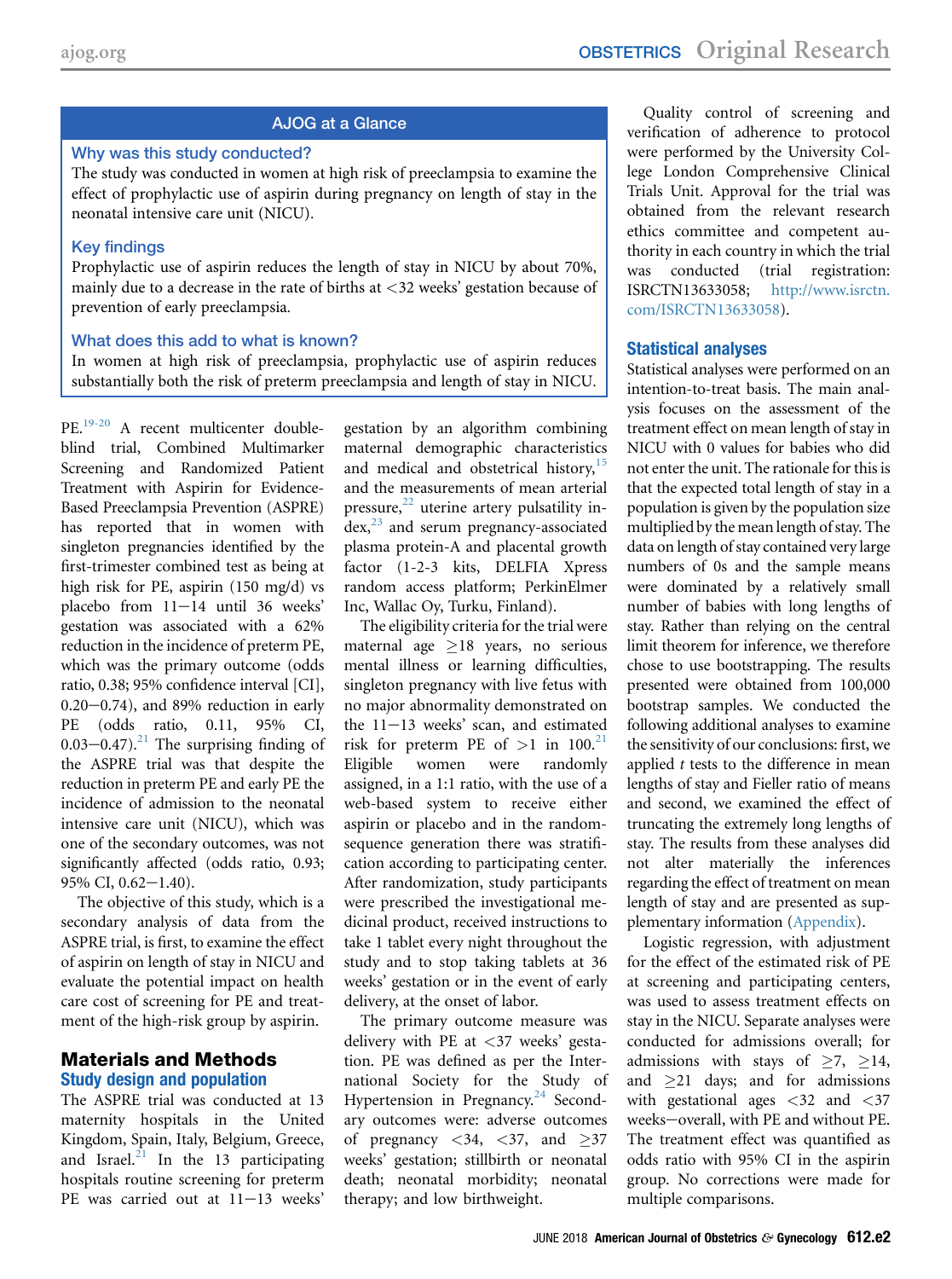The statistical software package R was used for data analyses.<sup>[25](#page-5-0)</sup> The R packages  $l$ me $4^{26}$  $4^{26}$  $4^{26}$  and boot<sup>[27](#page-5-0)</sup> were used for mixed effects logistic regression and bootstrapping.

## Results

In the ASPRE trial there were 822 participants in the placebo group and 798 in the aspirin group. $21$  There were no significant differences between the aspirin and placebo groups in baseline characteristics. $^{21}$  $^{21}$  $^{21}$  In the placebo group, there were 16 miscarriages or pregnancy terminations at  $\leq$  24 weeks' gestation, 12 stillbirths at  $\geq$  24 weeks, and 794 livebirths. In the aspirin group, there were 14 miscarriages or pregnancy terminations, 7 stillbirths, and 777 livebirths.

Rates of admission to NICU and length of stay by treatment group are shown in the [Figure](#page-3-0) and [Table](#page-4-0). There was no significant difference in rates of admission to NICU between the aspirin and placebo groups (6.2% vs 6.8%; odds ratio, 0.94; 95% CI, 0.63-1.42). However, the total length of stay in NICU in the aspirin group was substantially shorter than in the placebo group (531 vs 1696 days). This is a reflection of significantly shorter mean lengths of stay in babies admitted to NICU from the aspirin group than from the placebo group (11.1 vs 31.4 days), a reduction of 20.3 (95% CI, 7.0–38.6) days ( $P = .008$ ). In the whole population, including 0 values for those not admitted to the NICU, the mean length of stay was 2.06 days in the placebo group and 0.66 days in the aspirin group; therefore, aspirin reduced the mean length of stay by an estimated 1.40 days (95% CI, 0.45 $-2.81$  days;  $P = .014$ ).

The reduction in total length of stay in NICU in the aspirin group could essentially be attributed to a decrease in the rate of births at <32 weeks' gestation, mainly because of prevention of early PE, and consequent decrease in number of babies with prolonged stays of  $\geq$ 14 days [\(Figure](#page-3-0) and [Table\)](#page-4-0). After 32 weeks' gestation there is flattening in the cumulative length of stay in NICU for both the aspirin and placebo groups [\(Figure](#page-3-0)).

Babies born at <32 weeks' gestation contributed to 1856 (83.3%) of the total of 2227 days in NICU across both treatment arms; these occurred in 1.2% of livebirths in the aspirin group and in 2.9% in the placebo group (odds ratio, 0.42; 95% CI, 0.19 $-0.93$ ). Admission to NICU occurred in all 32 babies born at  $\langle 32 \rangle$  weeks' gestation, in 23 (67.6%) of 34 born at  $32-34$  weeks, in 13 (12.5%) of 104 born at  $35-36$  weeks, and in 34 (2.4%) of the 1401 born at 37-42 weeks.

Prolonged stay in NICU for  $\geq$  14 days contributed to 1914 (85.9%) of the total of 2227 days across both treatment arms; these occurred in 1.0% of livebirths in the aspirin group and in 3.0% in the placebo group (odds ratio, 0.30; 95% CI,  $0.11-0.81$ ) and this is a reflection of the reduction in the number of babies born at <32 weeks' gestation. The length of stay in NICU varied for individual babies from 1- 230 days; it was 1-3 days in 39 (38.2%) of the 102 babies, 4-6 days in 11 (10.8%),  $\geq$ 7 days in 52 (51.0%),  $\geq$  14 days in 32  $(31.4\%)$ , and  $\geq$ 21 in 23 (22.5%).

The effect of aspirin in reducing the length of stay in NICU was partly mediated by a reduction in the rate of PE ([Table](#page-4-0)). The incidence of babies admitted to the NICU after delivery because of PE was 2.3% (18 of 794) in the placebo group and 0.3% (2 of 777) in the aspirin group (odds ratio, 0.11; 95% CI,  $0.02-0.50$ . In the pregnancies delivering at <37 and <32 weeks' gestation the admission to NICU was 2.0% and 0.9%, respectively, in the placebo group and 0.1% and 0% in the aspirin group (odds ratio, 0.06; 95% CI, 0.01 $-0.50$  and odds ratio,  $0.00; 95\% \text{ CI}, 0.00-0.56,$ respectively). Aspirin also had a nonsignificant effect in reducing the length of stay in NICU in pregnancies without PE with delivery at <32 weeks' gestation  $(odds ratio, 0.59; 95\% CI, 0.26-1.36).$ There were 16 (2.0%) babies from the placebo group (8 after spontaneous birth, 7 after iatrogenic birth for fetal growth restriction, and 1 for maternal indications) and 9 (1.2%) from the aspirin group (6 after spontaneous birth, 2 after iatrogenic birth for fetal growth restriction, and 1 for maternal indications).

### Impact on cost

In a population of 10,000 pregnancies undergoing first-trimester screening for PE, at a screen-positive rate of 10%, 1000 pregnancies would be classified as high risk. If these 1000 pregnancies had not received aspirin and the mean length of stay in NICU was 2.06 days, the expected total length of stay would be 2060 days. If they had received aspirin the expected total length of stay would be 660 days. It is difficult to attach specific costs to daily lengths of stay but, if we assume \$4000, then the cost saving from such care by a policy of screening 10,000 pregnancies and treating the high-risk group with aspirin would be  $$4000 \times (2060 660$ ) = \$5.6 million. This is equivalent to \$560 per patient screened, which is well in excess of the cost of screening.

# Comment

## Principal findings of this study

The ASPRE trial demonstrated that, in women with singleton pregnancies identified by means of first-trimester screening as being at high risk for PE, the prophylactic use of aspirin reduces the incidence of preterm PE and early PE by approximately 60% and 90%, respectively. $21$  This secondary analysis demonstrated that use of aspirin reduces the length of stay in NICU by approximately 70%. This reduction could essentially be attributed to a decrease in the rate of births at  $\langle 32 \rangle$  weeks' gestation, mainly because of prevention of early PE.

The consequence of reduction in length of stay in NICU is substantial saving in health care cost which is well in excess of the cost of population screening and treatment of the high-risk group with aspirin. The study provides the basis for formal health economic studies.

## Strengths and limitations of this study

ASPRE was a large multicenter trial that was powered for the primary outcome of preterm PE and the statistical power for detecting less frequent outcomes is inevitably poor. This secondary analysis was triggered by the apparent contradiction that although aspirin use was associated with a major reduction in preterm and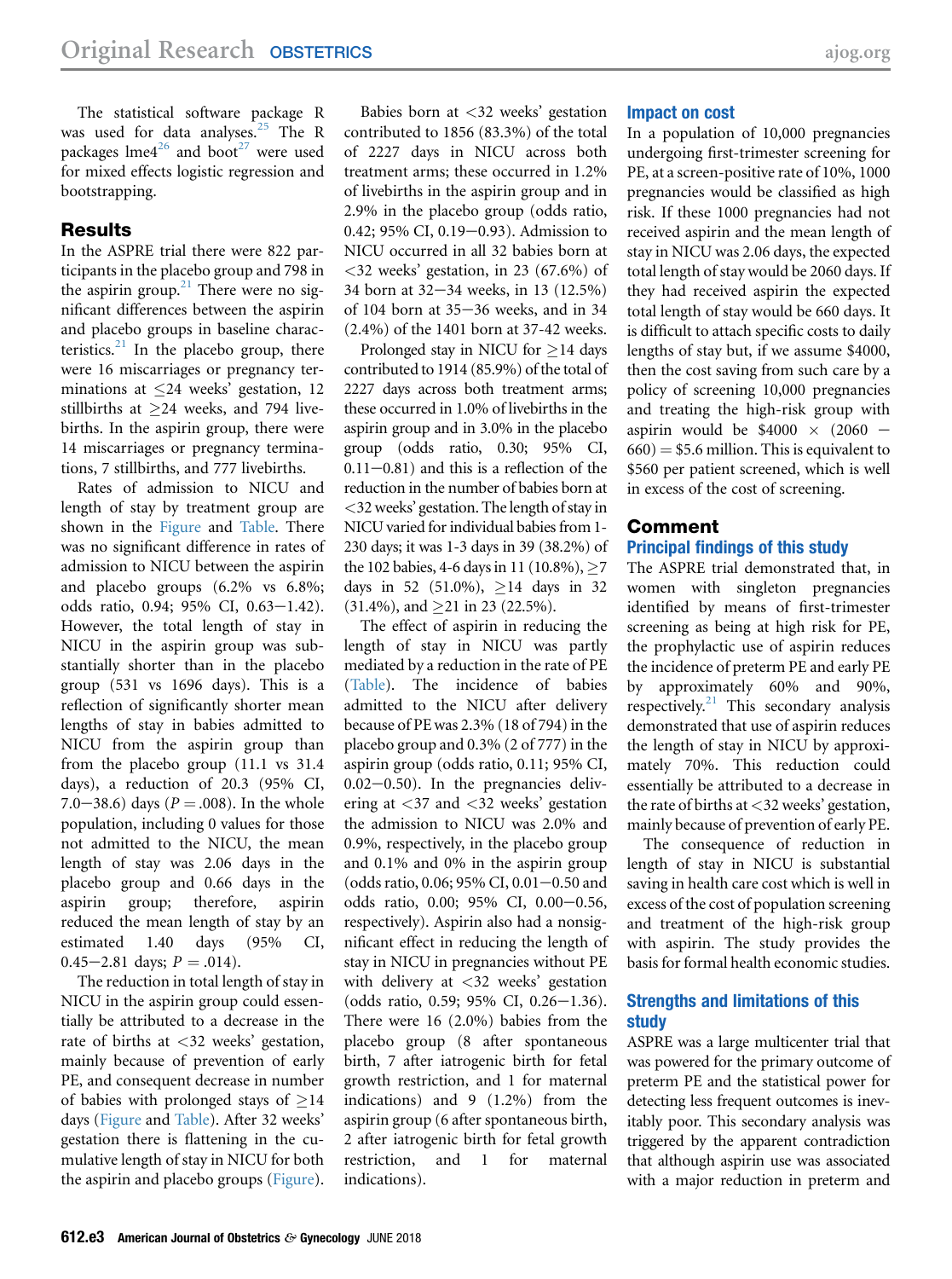<span id="page-3-0"></span>

Cumulative number of babies admitted to neonatal intensive care unit (NICU) according to gestational age at birth for placebo (blue circles) and aspirin (red circles) groups. Cumulative NICU: number of all babies admitted (left), length of stay (center), and number of babies with length of stay >14 days. Wright et al. Secondary analysis of ASPRE trial. Am J Obstet Gynecol 2018.

early PE there was no evidence of reduction in NICU admission. In this respect, the findings that first, babies born at  $\langle 32 \rangle$ weeks' gestation contributed >80% of total length of stay in NICU; second, the incidence of birth at <32 weeks was lower in the aspirin group; and third, in the aspirin group the total length of stay in NICU was substantially reduced, are not surprising.

However, it has to be recognized that this is an unplanned secondary analysis and, because of the small number babies with longer lengths of stay, there is considerable uncertainty in the estimation of the difference in mean length of stay between the aspirin and placebo groups. Including 0 lengths of stay for those not admitted to the NICU, the 95% CI for the difference in mean length of stay ranged from  $0.45-2.81$  days. In a screened population of 10,000 pregnancies, treating 10% screened positive, this CI translates into an interval from

450-2810 days. Assuming a cost of \$4000 per day, the corresponding intervals for the cost saving would range from \$1.8-11.2 million, which equate to between \$180-1120 per screening test.

#### Prediction and prevention of PE

The traditional approach of identifying women at high risk of PE who could potentially benefit from the prophylactic use of aspirin is based on maternal characteristics and features of the med-ical and obstetrical histories.<sup>[28,29](#page-5-0)</sup> However, the performance of such screening is poor. With the method recommended by the National Institute for Health and Care Excellence in the United Kingdom, the detection rate of preterm PE is about 40% at screen-positive rate of 10% and with the method recommended by the American Congress of Obstetricians and Gynecologists in the United States the detection rate is 90% but at a screen-positive rate of 67%.<sup>[28-31](#page-5-0)</sup>

Our approach to screening is to use Bayes theorem to combine information from maternal factors with biophysical and biochemical measurements obtained at  $11-13$  weeks' gestation to derive the patient-specific risk. The method, which detects around 75% of cases of preterm PE at false positive rate of 10%, was originally developed from a study of 58,884 pregnancies, $13,14$  updated with data from prospective screening in 35,948 pregnancies, $15,16$  and subsequently validated in 2 independent data sets derived from multicenter studies in 8775 and 25,797 pregnancies, respectively.  $32,33$ 

Prophylactic use of aspirin was previously thought to reduce the risk of PE by only 10%.<sup>[17](#page-5-0)</sup> However, recent evidence suggests that the target for first-trimester screening should be severe PE leading to preterm birth, rather than all PE. In ASPRE, use of aspirin was associated with a 62% reduction in the rate of preterm PE with no significant effect on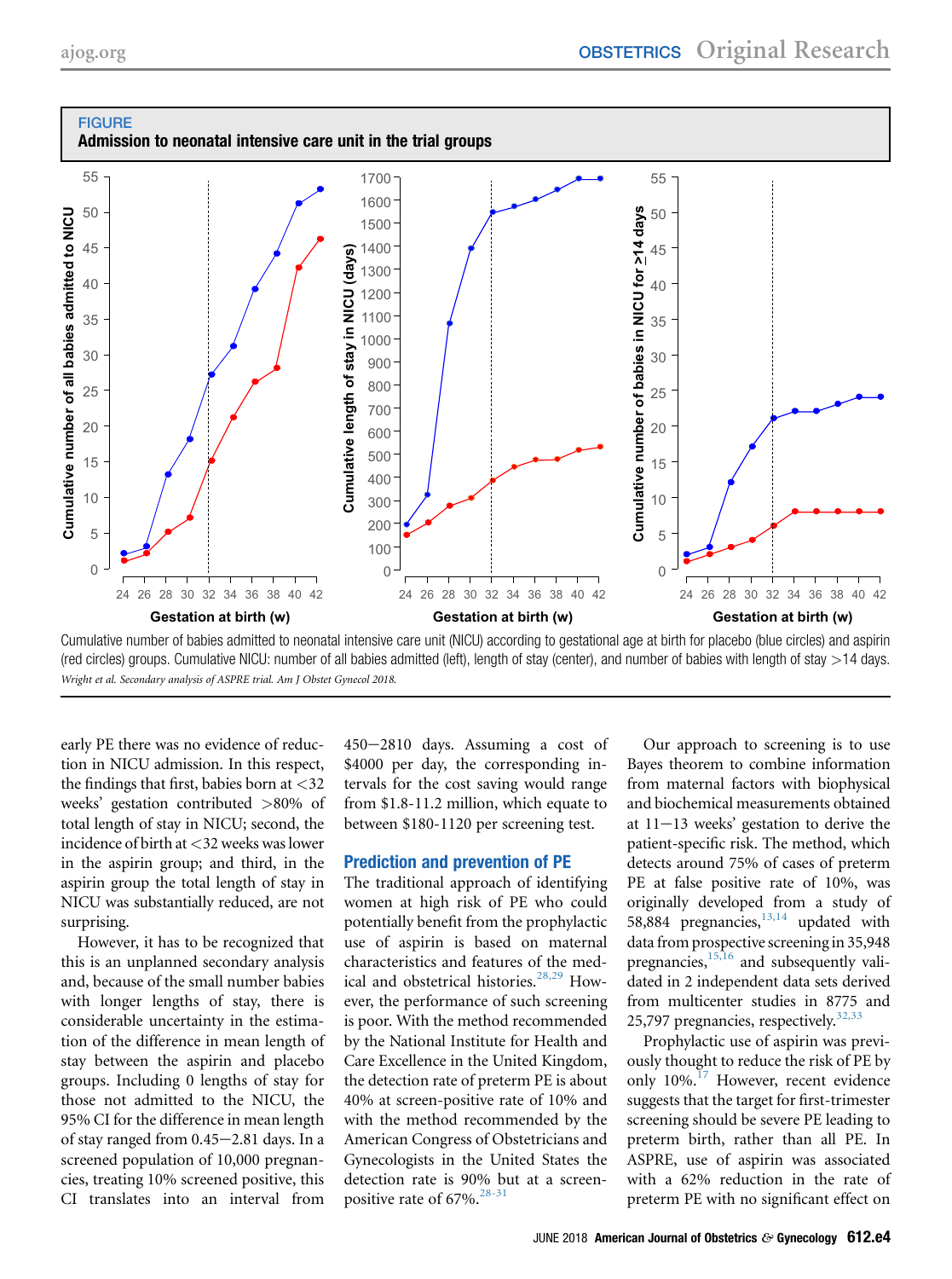#### <span id="page-4-0"></span>TABLE

Admission to neonatal intensive care unit in livebirths from aspirin and placebo groups according to length of stay and gestational age at birth

| <b>Outcome measure</b>                    | <b>Aspirin</b> | Placebo    |                                  |
|-------------------------------------------|----------------|------------|----------------------------------|
| Length of stay in NICU, d                 |                |            | Differences in<br>means (95% CI) |
| Study population:<br>admissions to NICU   | $n = 48$       | $n = 54$   |                                  |
| Mean (SD)                                 | 11.1(23.4)     | 31.4(53.0) | $20.3(7.0 - 38.6)$               |
| Study population: all<br>cases in trial   | $n = 798$      | $n = 822$  |                                  |
| Mean (SD)                                 | 0.66(6.3)      | 2.06(15.5) | $1.40(0.45 - 2.81)$              |
| Babies in NICU, n                         |                |            | Odds ratio (95% CI)              |
| Study population: livebirths <sup>a</sup> | $n = 777$      | $n = 794$  |                                  |
| Gestational age at birth, n (%)           |                |            |                                  |
| Any                                       | 48 (6.2)       | 54 (6.8)   | $0.94(0.63 - 1.42)$              |
| Preeclampsia                              | 2(0.3)         | 18(2.3)    | $0.11(0.02 - 0.50)$              |
| No preeclampsia                           | 46 (5.9)       | 36(4.5)    | $1.38(0.88 - 2.15)$              |
| $<$ 37 wk                                 | 28(3.6)        | 40 (5.0)   | $0.75(0.54 - 1.04)$              |
| Preeclampsia                              | 1(0.1)         | 16(2.0)    | $0.06(0.01 - 0.50)$              |
| No preeclampsia                           | 27(3.5)        | 24(3.0)    | $0.96(0.66 - 1.38)$              |
| - Spontaneous                             | 17(2.2)        | 14(1.8)    | $1.27(0.62 - 2.60)$              |
| - Medically indicated                     | 10(1.3)        | 10(1.3)    | $1.01(0.38 - 2.73)$              |
| $<$ 32 wk                                 | 9(1.2)         | 23(2.9)    | $0.42(0.19 - 0.93)$              |
| Preeclampsia                              | 0              | 7(0.9)     | $0.00(0.00 - 0.56)$              |
| No preeclampsia                           | 9(1.2)         | 16(2.0)    | $0.59(0.26 - 1.36)$              |
| - Spontaneous                             | 6(0.8)         | 8(1.0)     | $0.79(0.27 - 2.28)$              |
| - Medically indicated                     | 3(0.4)         | 8(1.0)     | $0.41(0.11 - 1.54)$              |
| Length of stay, n (%)                     |                |            |                                  |
| >7 d                                      | 18(2.3)        | 34(4.3)    | $0.57(0.32 - 1.04)$              |
| $>14$ d                                   | 8(1.0)         | 24(3.0)    | $0.36(0.16 - 0.83)$              |
| $>21$ d                                   | 5(0.6)         | 18(2.3)    | $0.30(0.11 - 0.81)$              |

CI, confidence interval; NICU, neonatal intensive care unit.

 $^{\rm a}$  These estimates relate to population of livebirths as distinct from previous publication<sup>[21](#page-5-0)</sup> where study population comprised all pregnancies.

Wright et al. Secondary analysis of ASPRE trial. Am J Obstet Gynecol 2018.

rate of term PE; a secondary analysis of the trial reported that the reduction of preterm PE was even greater (75%) if the compliance was  $\geq 90\%$ .<sup>[21,34](#page-5-0)</sup> A recent systematic review and meta-analysis of 16 trials in a combined total of 18,907 participants reported that aspirin (at a daily dose of  $\geq$ 100 mg and gestational age at onset of therapy of  $\leq 16$  weeks) reduces the risk of preterm PE by 67%; there was no significant benefit if the

dose was <100 mg/d and the onset of therapy was  $>16$  weeks.<sup>[20](#page-5-0)</sup>

#### Implications of prevention of early preterm birth

This secondary analysis of the ASPRE trial demonstrated that use of aspirin reduces the rate of early preterm birth and the potential consequence in health care cost from neonatal intensive care. In the ASPRE trial there was no long-term

follow-up of the neonates. However, reduction in the risk of birth at <32 weeks' gestation is likely to be associated with reduction in risk of infant death, cerebral palsy, and long-term use of specialized health care resources.

A study of 5567 neonates born alive at  $22 - 34$  weeks' gestation in 2011 in France reported that at 2 years of age survival without neuromotor or sensory disabilities was  $97.5\%$  for those born at  $32-34$ weeks decreasing to 81.2% in those born at  $22-31$  weeks.<sup>35</sup> Similarly, a study of  $2901$  livebirths at  $22-32$  completed weeks' gestation in 1997 in France reported that at 5 years of age 14% of the children had moderate to severe disability and 25% had minor disability. Specialized health care resources were used by 34% of the children born prematurely, compared with only 16% in a reference group of children born at  $39-40$  weeks.<sup>3</sup>

A study in Norway reported followup from birth to adulthood in 867,692 individuals who were born alive and without congenital anomalies from 1967 through  $1983.<sup>37</sup>$  $1983.<sup>37</sup>$  $1983.<sup>37</sup>$  The rate of death within the first 5 years of life was 80% for those born at  $23-27$  weeks' gestation and this decreased to 40% for births at  $28-30$  weeks,  $11.2\%$  for births at  $31-33$  weeks,  $2.3\%$  for births at  $34-36$  weeks, and  $0.6\%$  for births at  $\geq$ 37 weeks. In the survivors, the respective rates of cerebral palsy were 9.1%, 6.0%, 1.9%, 0.3%, and 0.1%; the rates of mental retardation were 4.4%, 1.8%, 1.0%, 0.7%, and 0.4%; and the rates of medical disability severely affecting work capacity were 10.6%, 8.2%, 4.2%, 2.4%, and 1.7%.

#### **Conclusion**

In pregnancies at high risk of PE identified by screening at  $11-13$  weeks' gestation administration of aspirin reduces the rate of birth at <32 weeks' gestation and length of stay in NICU. The findings have implications for both short- and long-term health care costs as well as infant survival and handicap.  $\blacksquare$ 

#### References

<sup>1.</sup> [Steegers EA, von Dadelszen P, Duvekot JJ,](http://refhub.elsevier.com/S0002-9378(18)30173-X/sref1) [Pijnenborg R. Pre-eclampsia. Lancet 2010;376:](http://refhub.elsevier.com/S0002-9378(18)30173-X/sref1) [631-44](http://refhub.elsevier.com/S0002-9378(18)30173-X/sref1).